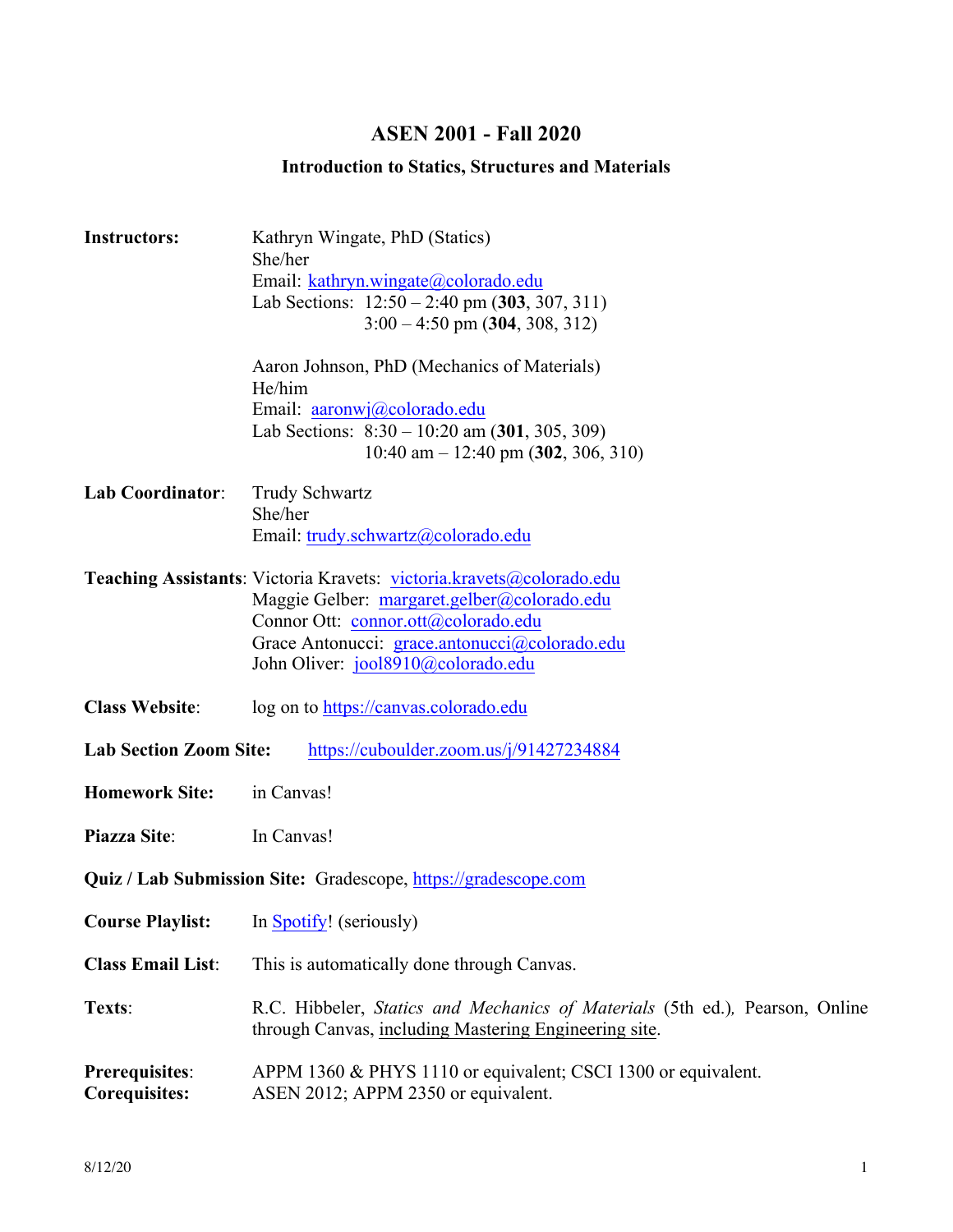# **Required Equipment**

- A way to turn written work into a PDF. This could be a tablet computer on which you write electronically, or a scanner smartphone app (such as Camscanner or Scannable) to scan in handwritten work on paper.
- A computer microphone or a phone would be very beneficial to participate in group work.

**Course Objectives**: Introduce the fundamental analytical tools for statics and structural analysis in the context of the physics of aerospace materials. Topics include force/moment equilibrium, truss analysis, beam theory, stress and strain, stiffness and strength of material, and aerospace structural design. MATLAB programming will be required for homework and laboratory assignments.

### **Major Course Topics**

- 1. Introduction to basic concepts of structures and materials.
- 2. Forces, moments, equilibrium.
- 3. Internal loads, distributed loads.
- 4. Stress and strain.
- 5. Stiffness, strength, and failure of materials
- 6. Truss analysis, method of sections, method of joints
- 7. Beam analysis, shear force and moment diagrams.
- 8. Moments of inertia.
- 9. Beam deflection
- 10. Torsion.

### **Grading Guidelines**

|                       | Group work: 3 Open-ended Modeling Problems (Labs)<br>Homework | $30\%$ (10% each)<br>$10\%$ |
|-----------------------|---------------------------------------------------------------|-----------------------------|
| Individual: 6 Quizzes |                                                               | $60\%$ (10% each)           |
|                       |                                                               | 100%                        |

- Group work only counts towards final grade if the total individual grade is C or better.
- Please verify all your scores and grades on Canvas within 2 weeks after they are posted; requests to change a score need to be made within this period. All regrade requests should be submitted to Canvas folder as outlined in 'Important Notes' below.
- We reserve the right to make minor changes to this distribution of weights based on variations in assignments.

### **Course Delivery**

Guidelines use the following definitions:

- In-Person (Synchronous): activity in person on campus on scheduled days and times.
- Hybrid (Synchronous): rotating in-person schedule.
- Remote (Synchronous): activity via Zoom or other real-time platform on scheduled days and times; students will need to participate in activity or complete assignment at a specified time.
- Online (Asynchronous): activity via lecture capture or Canvas online; students can participate when it is convenient for them within a specified time window.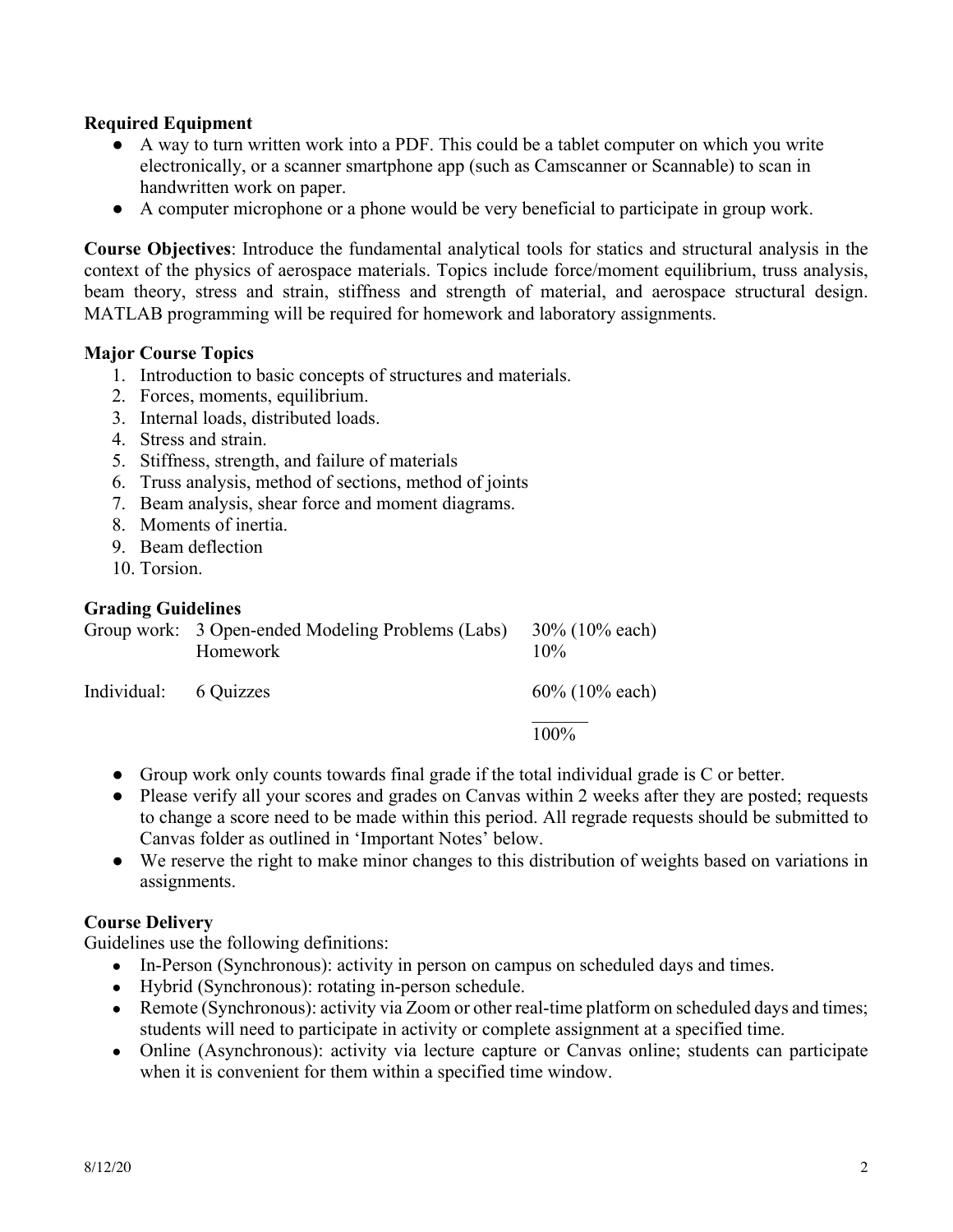| <b>Class</b>             | <b>Class Delivery</b>       | <b>Notes</b>                                                                                                                                                                                                                                                                                            |
|--------------------------|-----------------------------|---------------------------------------------------------------------------------------------------------------------------------------------------------------------------------------------------------------------------------------------------------------------------------------------------------|
| Lecture                  | Online (Asynchronous)       | Online videos posted to Canvas. Recommend<br>watching the day of or before the scheduled lecture.                                                                                                                                                                                                       |
| Quizzes                  | Remote (Synchronous)        | Quizzes occur during scheduled lecture time and will<br>be submitted via Canvas and Gradescope.                                                                                                                                                                                                         |
| Final Exam<br>(Optional) | Remote (Synchronous)        | The final exam will occur during scheduled time,<br>and will be submitted via Canvas and Gradescope.                                                                                                                                                                                                    |
| Office Hours             | Remote (Synchronous)        | Offered over Zoom, and will occur during lecture<br>time.                                                                                                                                                                                                                                               |
| Lab                      | Hybrid Remote (Synchronous) | Offered over Zoom and will occur during scheduled<br>lab time. You also need to work with your assigned<br>lab team outside of lab hours to complete<br>assignments. If public health orders allow, some<br>optional pedagogically meaningful in person<br>activities may occur starting mid-September. |

No portion of the course will require you to attend in-person. Pedagogically meaningful in-person activities will be made available following the guidance of the Colorado Department of Public Health and CU Boulder administration but participation in those activities will not be required. Furthermore, given the current state of the pandemic, at this time we do not anticipate any in-person activities occurring until late September at the earliest. Please note that while the CU Class Search website states that AERO 120 is reserved for some of the lecture meetings, there will be no required in-person lecture meetings.

If you cannot meet a component of the course delivery system, or you need an all-online, asynchronous experience (not able to meet weekly scheduled lectures or labs even remotely), please reach out to Dr. Wingate and Dr. Johnson as soon as possible.

# **Online Learning Protocol**

The Zoom meeting environment is a professional one—this includes expectations for your conduct, attire, and environment. Please refer to the "AES Lab and Group Work Protocol" document for more details. Here are some highlights:

- 1) Please use your preferred full name when you join the Zoom session. Do not use any usernames or "nicknames" that don't represent your real name.
- 2) Please mute yourself when you are not talking to avoid distracting the rest of the class.
- 3) If you feel comfortable turning your camera on during office hours and lab, you are encouraged to do so. However, students will not be required to show video of themselves during any part of the class. If you choose to have your camera turned off, we would appreciate you putting a picture of yourself as your Zoom profile picture to help us connect your face to your name!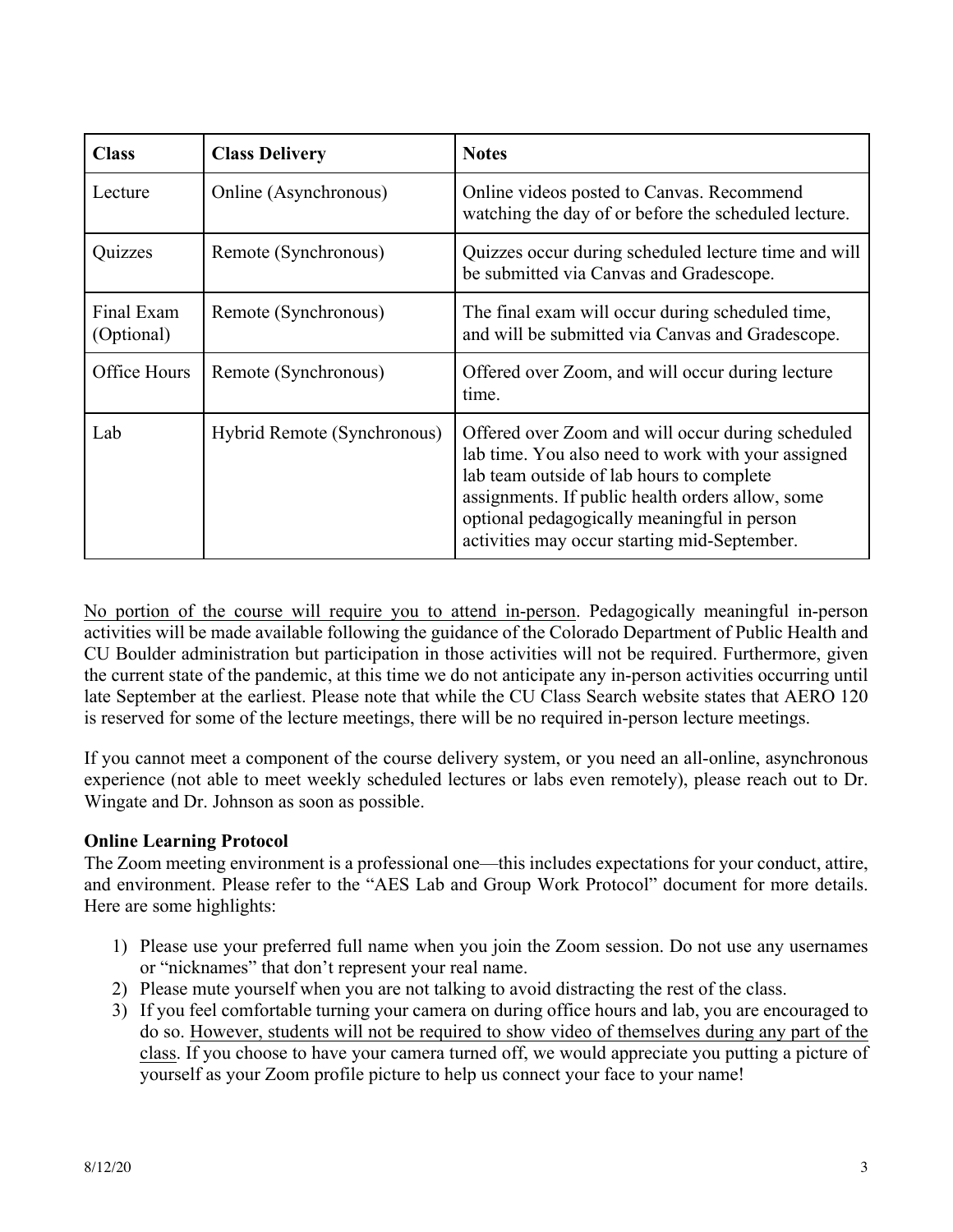- 4) You will be able to fully participate in the class without having a webcam. You will be able to ask questions during office hours and lab through voice (by using the "Raise Hand" feature in Zoom) or through chat.
- 5) This course is a professional space. If you are not in an office-like setting, we recommend that you use a virtual background if your computer allows. Please wear attire that you would wear to class if we were meeting in person.
- 6) Be engaged and responsive during the meeting. Don't be afraid to speak or use chat, especially if the meeting is small. Your feedback and engagement are essential to the communication that takes place in a meeting.

# **Quiz Times and Policies**

Instead of exams, students will take 6 quizzes Remotely every other Thursday throughout the semester. Each quiz will consist of a few multiple choice questions and 1 work-out problem. Each quiz will open at 9:15 am MDT/MST and will close at 10:35 am MDT/MST. The quiz will be available as a Canvas quiz, and once you start the quiz you will have a half hour to submit your final answers to Canvas. You will then have until 11:00 am MDT/MST to scan and submit your handwritten work to Gradescope. You will not be given credit for the work-out problem without submitting this work, even if you enter the correct answer in Canvas. If you have the wrong final answer, this work will be used to give you partial credit.

- Statics Quizzes
	- Quiz 1: September 10
	- Quiz 2: September 24
	- Quiz 3: October 8
- Mechanics of Materials Quizzes
	- Quiz 4: October 22
	- Ouiz 5: November 5
	- Ouiz 6: November 19

# **As students may use the final exam to replace up to 3 quizzes, no make-up quizzes will be granted.**

# **Final Exam**

The final exam is optional: students are not required to take the final exam and the final exam will not be counted towards your grade on its own. The final exam will be used to replace up to 3 quiz grades. The final exam will consist of 6 questions, each one covering material from a different quiz. You will choose up to 3 questions to answer. If your score on a given final exam question is higher than your score for the corresponding quiz, your quiz score will be replaced with your score on that final exam question. If your score on a given final exam question is lower than your score for that quiz, your quiz score will remain unchanged.

The final exam will take place during the university-scheduled final exam time, which is:

• Optional Final Exam: Thursday, December 10, 7:30 – 10:00 am MST

**Lecture:** The primary mode of lecture will be pre-recorded videos provided by your instructors via a link through Canvas. These videos are an Online, asynchronous component of the course delivery system in addition to your reading and homework activity.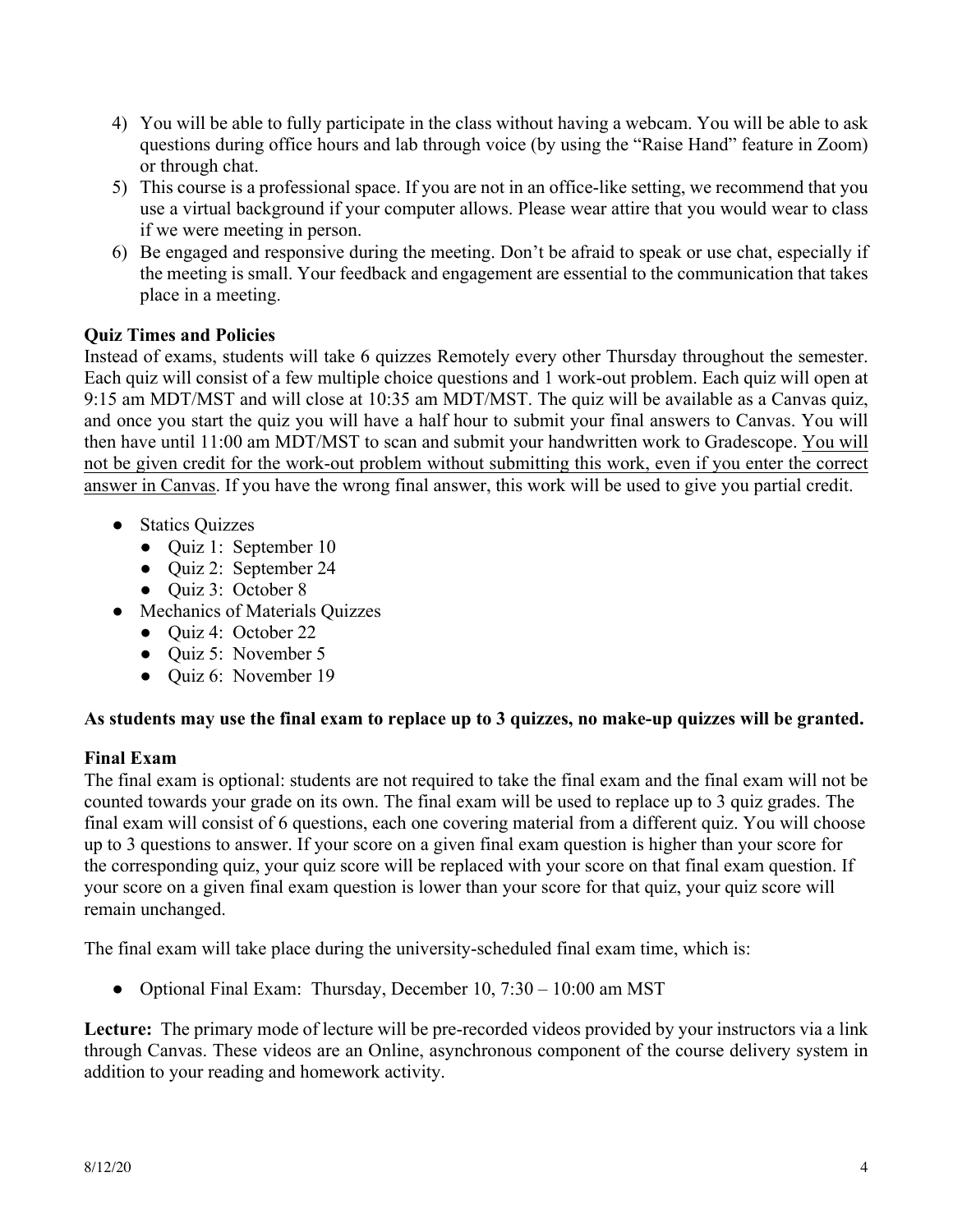**Office Hours:** Students can ask questions about concepts, example problems given in the lecture videos, and homework assignments Remotely via Zoom during office hours that will be held during the scheduled lecture times (Tuesday and Thursday, 8:30 - 11:30 am). Students are strongly encouraged to participate in office hours, even if they don't have specific questions about the material or the homework. Online Canvas discussion boards may also be used for any questions at any time and will be moderated by the instructional team.

Office hours will be held in the same Zoom meeting as lab section meetings: https://cuboulder.zoom.us/j/91427234884

# **Evaluated Outcomes**

The Department of Aerospace Engineering Sciences has adopted a policy of assigning grades according to evaluated outcomes (Ox) in each course. Each assignment designed and graded to assess some combination of several or a few of the following outcomes:

- **O1** Professional context and expectations (ethics, economics, etc.)
- **O2** Historical perspective and vision
- **O3** Multidisciplinary, system perspective
- **O4** Written, oral, graphical communication ability
- **O5** Knowledge of key scientific/engineering concepts
- **O6** Ability to define and conduct experiments, use instrumentation
- **O7** Ability to learn independently, find information
- **O8** Ability to work in teams
- **O9** Ability to design systems
- **O10** Ability to formulate and solve problems
- **O11** Ability to use and program computers

# **Important Notes**:

- 1. Emails will be responded to during business hours, i.e. Monday through Friday, 8:00 am 5:00 pm. Emails regarding quizzes or lab assignments which are received 24 hours or less before the quizzes or lab report deadlines will not be responded to. Students are encouraged to attend office hours in lieu of emails as it enables clarity and learning.
- 2. All homework questions must be posted to the Piazza discussion board. If we receive an email with a homework question, we will direct you to the Piazza discussion board.
- 3. We reserve the right to make changes to the weekly course schedule based on occurring events that require different dispositions. We will give sufficient advance notice through announcements in class and posting on the web. Changes to this syllabus and assignments-table may be announced at any time during class periods. We will post the current syllabus and assignments-table on the web. Both are dated in the footnote.
- 4. Canvas will be used to send out announcements, to provide comments to you daily on class activities, and to provide general information about course assignments.
- 5. Why have homework, lab exercises, and quizzes?
	- Homework assignments are to lead you through important applications of current material. Like learning a musical instrument or sport, you cannot become proficient in statics/mechanics by watching us solve problems- you must practice on your own. Homework enforces the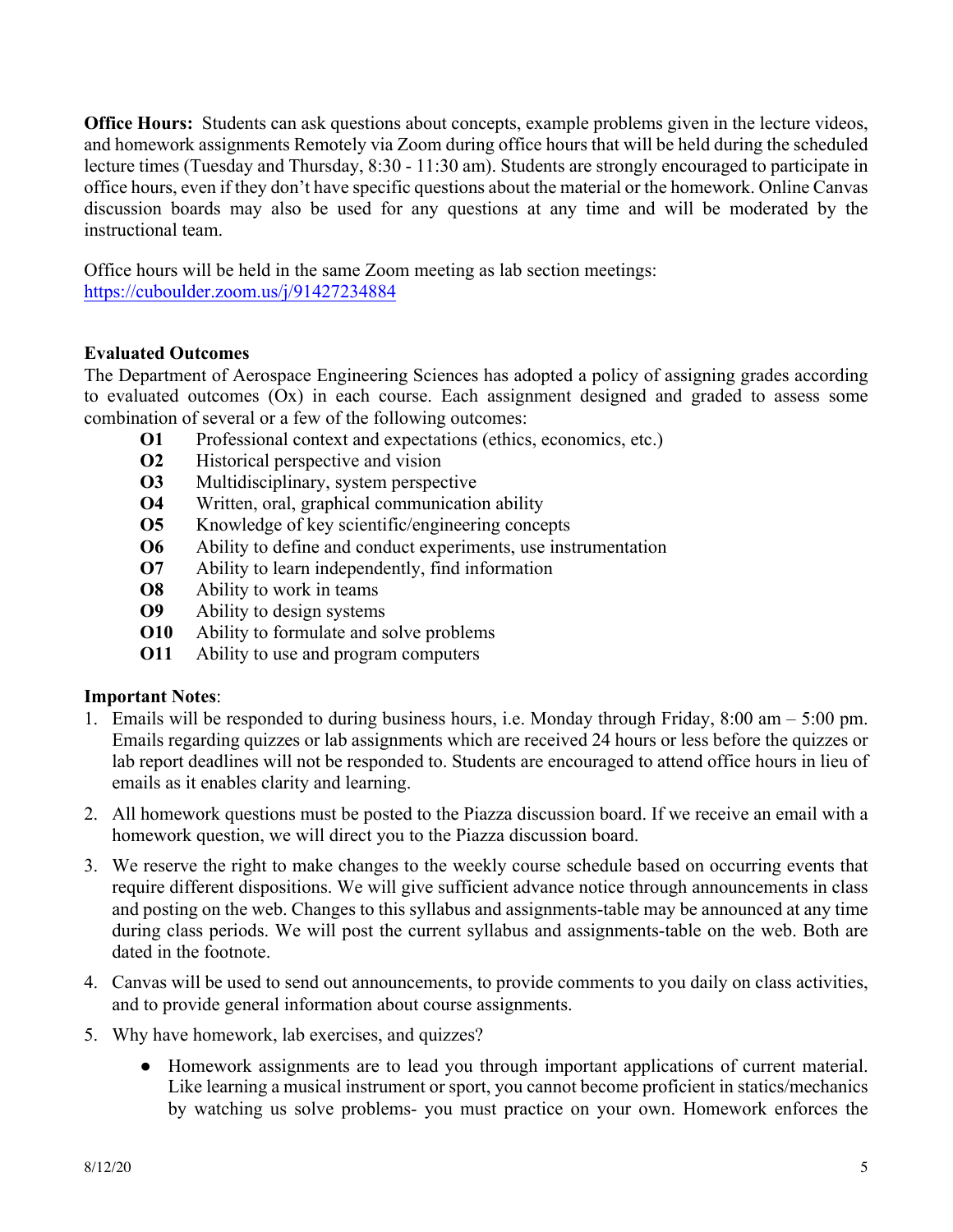mental processes that help you to become proficient in a subject. Before beginning any homework assignment, you should review the book, lectures, and lecture examples.

- You are responsible for concepts introduced in labs on quizzes.
- The labs this year are Open-ended Modeling Problems (OEMPs), which Dr. Johnson has been using and researching in his structures courses and since 2018. These OEMPs help you learn how to model real-world systems—such as a ski lift, playground slide, or wing spar beam with the formulas and techniques taught in class. Like the name suggests, OEMPs have no single correct answer and focus more on making and justifying assumptions. Each OEMP will have an individual portion to start you thinking about the problem and a group portion where you will discuss the problem and gain experience in working and cooperating in groups. Group members must inform the instructional team early on if a teammate is not participating. Your lab grades will be from a "Lab Check" assessment on Canvas that covers material from the individual portion, the submitted group assignment, and an anonymous peer evaluation of the team members.
- 6. Homework:
	- All homework questions must be submitted to the Piazza discussion page under the appropriate homework assignment/question. No homework questions should be emailed to the instructional team—all questions should be asked at office hours or posted on Canvas. The instructional team will not respond to posts that are posted after 5:00 pm the day before the homework is due.
	- Collaboration is permitted on homework. However, we strongly recommend to first work on your own on the homework before comparing your results with your homework team members. Teams of up to three students are permitted. Groups may change during the semester. You may discuss the means and methods for formulating and solving problems and even compare answers, but you are not free to copy someone's assignment. Copying material from any resource (including solutions manuals) and submitting it as one's own is considered plagiarism and is an Honor Code violation. Remember, the less you think about the problems yourself, the less you actually learn, and the more difficult it will be to succeed on quizzes.
	- At the end of the semester your lowest homework grade will be dropped.
	- No late homework assignments will be accepted. You will have 1 week to complete each homework assignment: Please plan accordingly.
	- All homework assignments must be submitted through Mastering Engineering on Canvas. No hard copy submissions of the homework will be accepted.
	- Homework solutions are posted shortly after the submission deadline.
- 7. Quizzes:
	- Makeup quizzes will not be granted for any reason. The final exam will be used for replacing up to 3 quiz grades per the policy stated above.
	- Regrade requests must be submitted to the professors in writing within 2 weeks of the grade posting to Canvas. Submit a single pdf document to the 'regrade request' folder on canvas with: the quiz problem with your original work, your hand-written CORRECT solution to the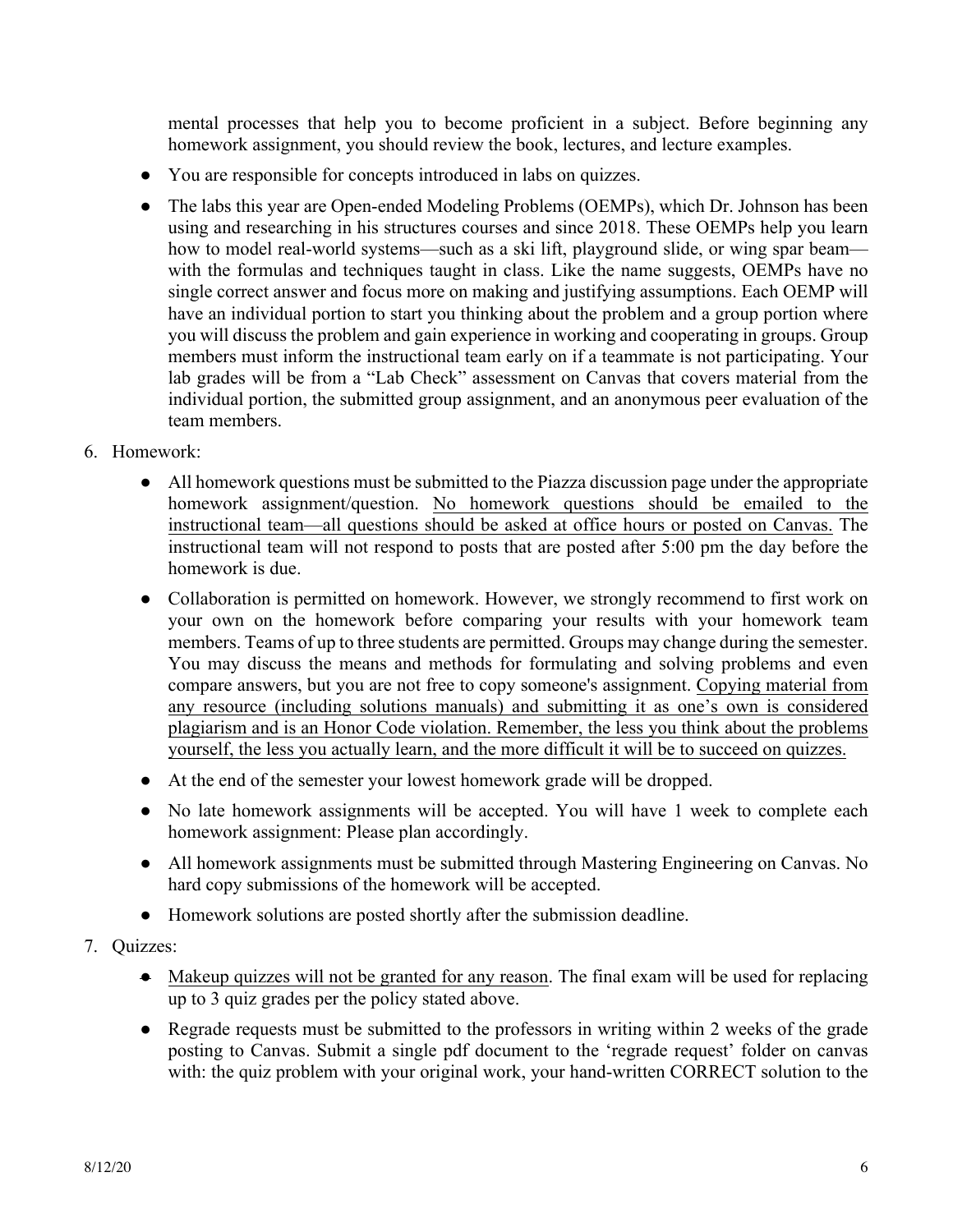quiz problem in question, and a page stating the problem number, grading issue, and what you believe the correct grade should be.

- 8. Labs:
	- Lab meetings will be conducted Remotely. Therefore, ALL students are expected to join live during their scheduled lab sessions. This will ensure that students have an opportunity to hear the lab introductions, work in small groups on the lab assignments, ask questions about the lab assignments, take short lab quizzes, and participate in debriefs at the conclusion of each assignment. The course schedule will provide a summary of lab topics, duration of the lab, and lab deliverables.
	- In addition to these Remote meetings, students will work in groups on lab assignments outside of class time in a Remote, In-person, or Online fashion with synchronous or asynchronous group meetings at the discretion of and organization by the lab group. Resources and tools to help facilitate group efforts will be provided on the course Canvas page. Group formation will be defined prior to the lab introduction and will attempt to account for an individual's situation such as time-zone differences or access to high speed internet for synchronous activities.
	- Students can ask questions about lab assignments Remotely via Zoom during the normal scheduled lab dates and times, or during office hours.
	- Many assignments will require access to a computer and basic programming skills. Computer programming skills are a prerequisite for this class, e.g. GEEN 1300 or CSCI 1300. We will not teach computer programming, although we will make an effort to formulate the assignments to emphasize proper computing skills. In this class, we will exclusively use the programming language MATLAB. You can download a free MATLAB license for your personal computer from CU at https://oit.colorado.edu/software-hardware/softwaredownloads-and-licensing/matlab. You can also use MATLAB Online for this course at https://matlab.mathworks.com/.
	- Lab documents will be provided in advance of the labs, which provide a detailed description of various steps and milestones in each lab. You are required to carefully study the lab documents before the beginning of each lab section. These lab documents will also include guidelines for the individual and group work that needs to be submitted for each lab.
	- Students are encouraged to submit lab questions to the Piazza discussion page under the appropriate lab number and check/participate in the ongoing discussions. As with the homework, you may discuss the means and methods for formulating and solving problems but you cannot compare answers on Piazza nor post your exact work or computer code.
- 9. Grading
	- Minor adjustments may be made in the determination of final letter grades and with grade cut lines, but there is no "curving" in this course.
	- To receive a course grade of C or better (which is required to fulfill the prerequisite for ASEN2003 and other courses), students must receive a C or better in the individual coursework portion of the class. Stated differently, the students who receive an individual grade of C- or lower will not receive any group grades.

# **Classroom Behavior**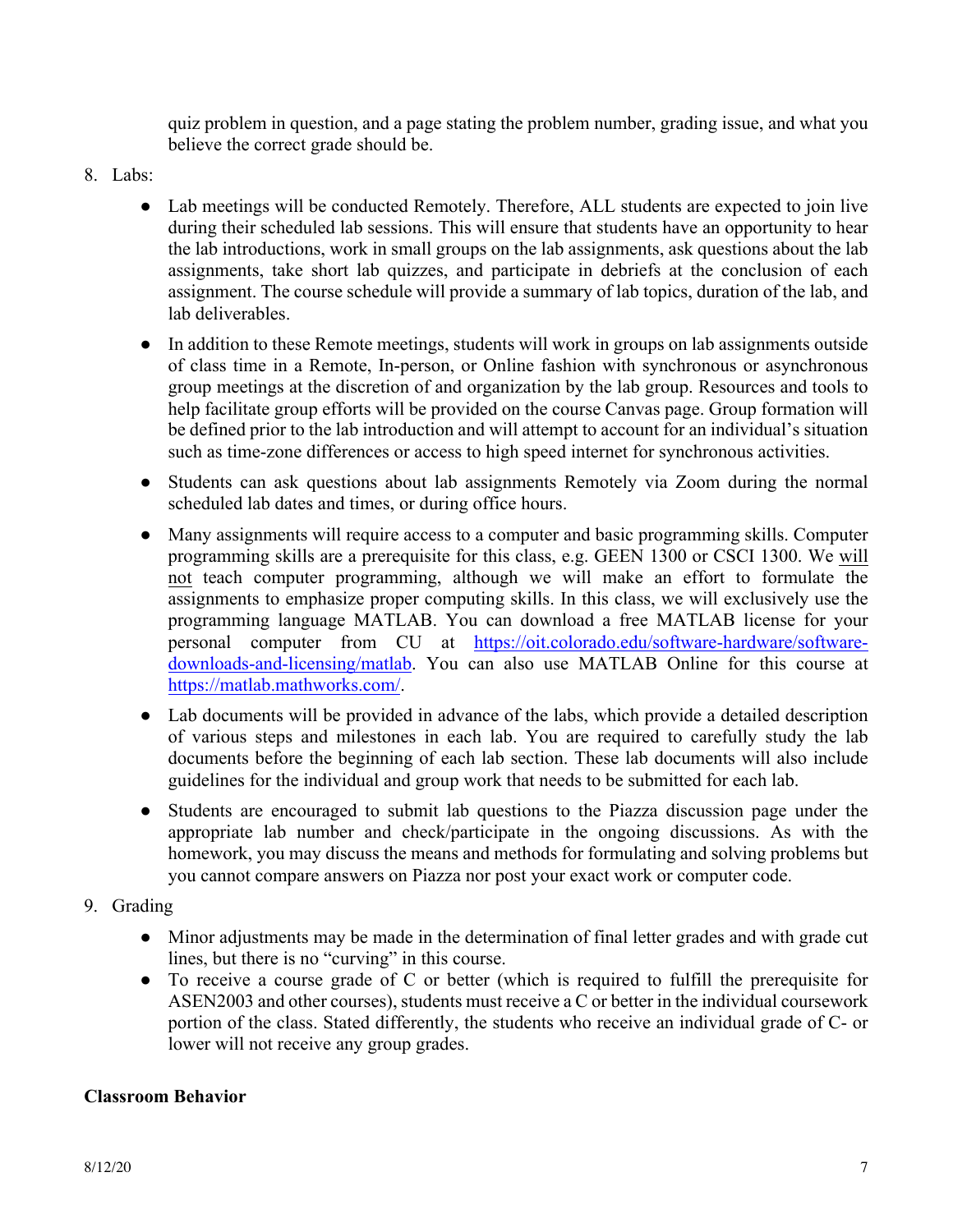Both students and faculty are responsible for maintaining an appropriate learning environment in all instructional settings, whether in person, remote or online. Those who fail to adhere to such behavioral standards may be subject to discipline. Professional courtesy and sensitivity are especially important with respect to individuals and topics dealing with race, color, national origin, sex, pregnancy, age, disability, creed, religion, sexual orientation, gender identity, gender expression, veteran status, political affiliation or political philosophy. For more information, see the policies on classroom behavior and the Student Code of Conduct.

# **Requirements for COVID-19**

As a matter of public health and safety due to the pandemic, all members of the CU Boulder community and all visitors to campus must follow university, department and building requirements, and public health orders in place to reduce the risk of spreading infectious disease. Required safety measures at CU Boulder relevant to the classroom setting include:

- maintain 6-foot distancing when possible,
- wear a face covering in public indoor spaces and outdoors while on campus consistent with state and county health orders,
- clean local work area,
- practice hand hygiene,
- follow public health orders, and
- if sick and you live off campus, do not come onto campus (unless instructed by a CU Healthcare professional), or if you live on-campus, please alert CU Boulder Medical Services.

Students who fail to adhere to these requirements will be asked to leave class, and students who do not leave class when asked or who refuse to comply with these requirements will be referred to Student Conduct and Conflict Resolution. For more information, see the policies on COVID-19 Health and Safety and classroom behavior and the Student Code of Conduct. If you require accommodation because a disability prevents you from fulfilling these safety measures, please see the "Accommodation for Disabilities" statement on this syllabus.

Before returning to campus, all students must complete the COVID-19 Student Health and Expectations Course. Before coming on to campus each day, all students are required to complete a Daily Health Form.

**Students who have tested positive for COVID-19, have symptoms of COVID-19, or have had close contact with someone who has tested positive for or had symptoms of COVID-19 must stay home and complete the Health Questionnaire and Illness Reporting Form remotely**. In this class, if you are sick and will miss a quiz or lab, please e-mail both Dr. Wingate and Dr. Johnson with "2001" at the beginning of your e-mail title (e.g. "2001: Missing Lab on Monday"). You are not required to state the nature of your illness. If you will miss meetings for other sophomore courses (2002 and/or 2012), it would be helpful to e-mail all of your 2000-level instructors together so that we all know of your absence.

### **Accommodation for Disabilities**

If you qualify for accommodations because of a disability, please submit your accommodation letter from Disability Services to your faculty member in a timely manner so that your needs can be addressed. Disability Services determines accommodations based on documented disabilities in the academic environment. Information on requesting accommodations is located on the Disability Services website.